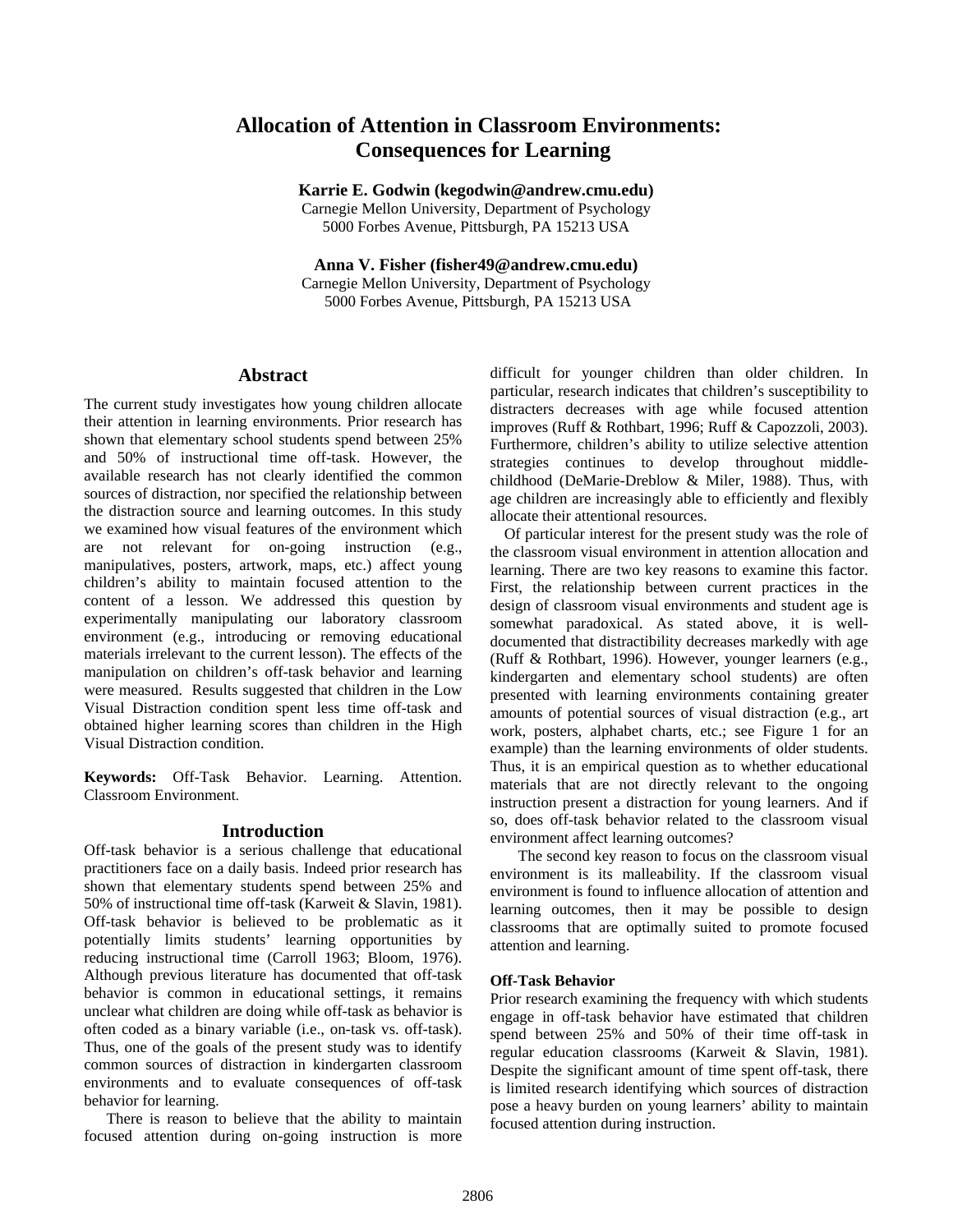



Figure 1. Examples of visual classroom environments. Panel A depicts a kindergarten classroom in Yucaipa, California found through the Google search engine; Panel B depicts a first grade classroom found in "Classroom management in photographs" by Chang (2004).

One of the few studies investigating different types of off-task behavior was conducted by Rusnock and Brandler (1979). Rusnock and Brandler observed the frequency with which high and low ability fourth graders engaged in different types of off-task behavior across different learning activities. The authors found no significant group differences between low and high ability students in the total amount of time spent off-task: in both groups children spent approximately 25% of their time off-task. However, there were significant group differences based on the specific off-task behavior the students engaged in and the particular learning activity in which the off-task behavior was more likely to occur. For example, low ability students were more likely to be off-task during recitation, and they were more likely to engage in off-task discussions and other distractions such as doodling than their high ability peers. In contrast, high ability students were more likely to engage in off-task behavior during creative activities. In this study measures of student learning were not obtained. Therefore, it is unclear whether off-task behavior negatively impacted children's learning.

#### **Off-Task Behavior and Learning**

The notion that learning is related to the amount of time one spends on a particular task is an axiom of conventional wisdom (Lloyd & Loper, 1986). This view was formalized by Carroll's Time-On-Task hypothesis (1963). According to this hypothesis, longer engagement with learning materials is one factor that promotes learning (among several other

factors, such as student's aptitude, perseverance, and quality of instruction). Accordingly, off-task behavior is hypothesized to reduce learning outcomes by decreasing the amount of time on-task.

Carroll's Time-On-Task hypothesis has stimulated a great deal of research trying to establish a relationship between instructional time and learning (See Cobb, 1972; Lahaderne, 1968; McKinney, Mason, Perkerson, & Clifford, 1975; Samuels & Turnure, 1974). However, many of these studies have yielded mixed results.

One study to demonstrate a relationship between off-task behavior and learning was conducted by Karweit and Slavin (1981). In this study the researchers measured time-on-task to see if it was a significant predictor of elementary school children's achievement scores on the Comprehensive Test of Basic Skills (CTBS). Karweit and Slavin found mixed results as a function of age. Time-on-task was found to be a significant predictor of CTBS scores for second and third graders; however, total instructional time was not a significant predictor of CTBS scores. In contrast, for fourth and fifth graders neither total instructional time nor time-ontask was found to be a significant predictor of CTBS scores. Karweit and Slavin also looked at potential differences due to ability level and found that time-on-task was a significant predictor for low ability students but not for high achieving students; this was particularly true for fourth and fifth graders.

In a subsequent study (Lee, Kelly, & Nyre, 1999), students (kindergarten through twelfth grade) were observed for 10 minutes while completing independent seatwork. The duration of time-on-task was calculated as well as work completion rates and quality. Lee et al. found that 80% of students' time was spent on-task. Not surprisingly, students who completed the assignment tended to spend more timeon-task than their peers who did not complete the assignment.

Overall, prior research has established a persistent, albeit sometimes moderate, relationship between time-ontask and learning outcomes, with correlations ranging between 0.13 and 0.71 (for reviews see Caldwell, Huitt, & Graeber, 1982; Frederick & Walberg, 1980; Goodman, 1990). However, as Karweit (1984) noted, it is possible that some other factors covaried with time-on-task but were not measured, thus making it difficult to establish a causal relationship between time-on-task and learning.

#### **Classroom Arrangement and Off-Task Behavior**

The preponderance of research examining the interaction between the physical environment and time-on-task has focused on classroom seating arrangements. For instance, Krantz and Risley (1972; see also Ahrentzen & Evans, 1984) found that kindergarteners' ability to maintain focused attention during a read-aloud was impacted by the classroom seating arrangement. Kindergartners who sat in seating arrangements that were more dispersed were found to be more attentive during read-alouds than when the same kindergartners crowded around their teacher. These findings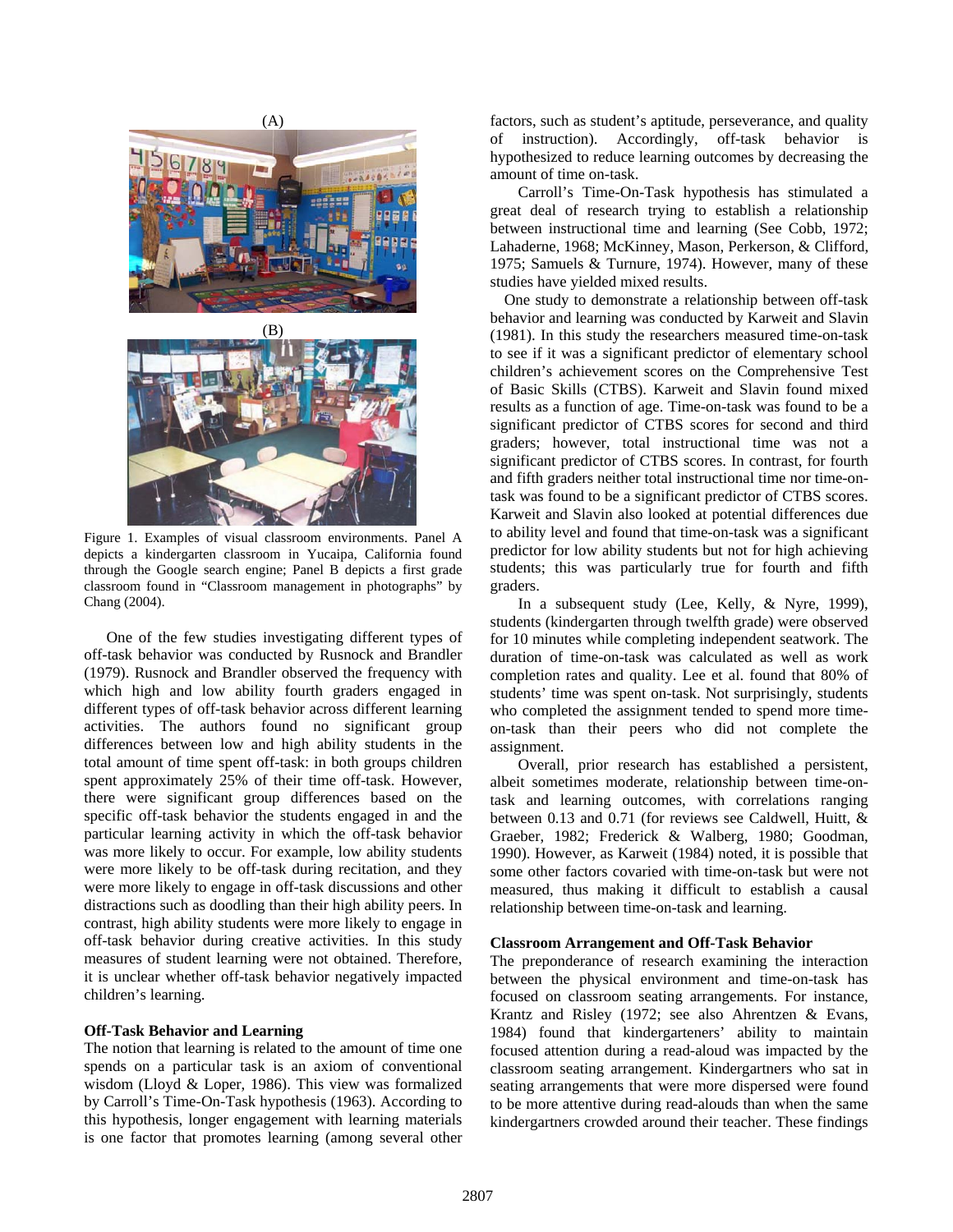are taken to suggest that the physical arrangement and classroom setting can have a considerable impact on children's on-task behavior; however, the authors did not measure whether the increased amount of time-on-task translated into increased learning gains.

Current understanding of the relationship between classroom design, off-task behavior, and learning remains limited. The present study was designed to investigate whether the classroom visual environment has an effect on attention allocation and learning outcomes in kindergarten children.

# **Method**

The participants in this study included the kindergarten class at a local lab school. The sample size was 19 children and consisted of 12 females and 7 males (*M=*5.66 years; *SD=*0.28). The children were assigned to one of two groups (Group1: *n*=9, Group2: *n*=10). Stratified random assignment was used to ensure groups were equivalent on age, gender, and the number of students who were English Language Learners (ELL) (Group 1: *M=*5.68 years*, SD=* 0.28, 6 females and 3 males, 2 ELL children; Group 2: *M=*5.65 years*, SD=*0.29, 6 females and 4 males, 2 ELL children).

#### **Design**

**Participants** 

This study utilized a within-subject design. The visual environment was the within-subject factor (e.g. presence or absence of educational materials irrelevant to the on-going lesson). There were two conditions: High Visual Distraction and Low Visual Distraction. In the High visual distraction (HVD) condition the physical environment of the laboratory classroom was furnished with potential sources of distraction commonly found in kindergarten and elementary school classrooms (e.g. posters, bulletin boards, maps, artwork, manipulatives, etc.; see Figure 2). All of the materials used to decorate the lab classroom were purchased from educational supply stores. In the Low Visual Distraction (LVD) condition all visual materials not relevant to the on-going instruction were removed.

#### **Procedure**

Both groups began the study by participating in three familiarization sessions. The familiarization sessions served to acquaint the children with the teacher, the mock classroom, and the procedure. There was a moderate amount of potential sources of distraction present in the mock classroom during the familiarization sessions. After the familiarization session, the children began their respective treatment schedule. The presentation order was alternated (e.g. HVD–LVD–HVD–LVD) to mitigate temporal confounds. The groups were randomly assigned to a presentation order (i.e., HVD first or LVD first). The within-subject design was employed to control for potential differences in lesson interest and assessment difficulty. The dependent variables were the frequency and duration of different types of off-task behavior (described below) and

learning scores on assessments (also described below). The lessons were video taped for coding.



Figure 2. Laboratory classroom in the High Visual Distraction condition.

*Seating Arrangement* During all lessons, children sat in a semi-circle facing the teacher. The children's seating arrangement was randomly assigned. Animal carpet squares were utilized as placeholders and helped the children identify their seat assignment each week.

*Lessons* The children participated in four mini lessons over the course of a 5 week period (Approximately 1 lesson per week). Each lesson lasted between 5 and 7 minutes and consisted of a short read-aloud which introduced children to the lesson content. To control for novelty, all of the topics were approved by the kindergarten teacher to ensure that the lesson topics had not been covered during the school year. Although children may have had some exposure to these topics at home or elsewhere, the children had not received formal instruction on any of these topics during the current school year. The lesson topics included: plants and seeds, stone tools, matter (solids, liquids, and gases), and weather. All lessons were conducted by the first author of this paper.

*Assessments* An assessment was administered at the end of each lesson to measure learning. The assessments consisted of a short paper-and-pencil task that included recognition and comprehension questions. For the first two lessons, the children answered 10 questions (8 recognition questions and 2 comprehension questions). For the last two lessons, the children answered 12 questions (6 recognition questions and 6 comprehension questions). The children did not have prior experience with workbooks. Consequently, the first two lessons determined the number of test questions the children would be able to complete. Subsequently, the number of questions was increased from 10 to 12 for the last two lessons.

For all questions, recognition and comprehension, the participants were asked to select the correct answer from four pictorial response options. For the recognition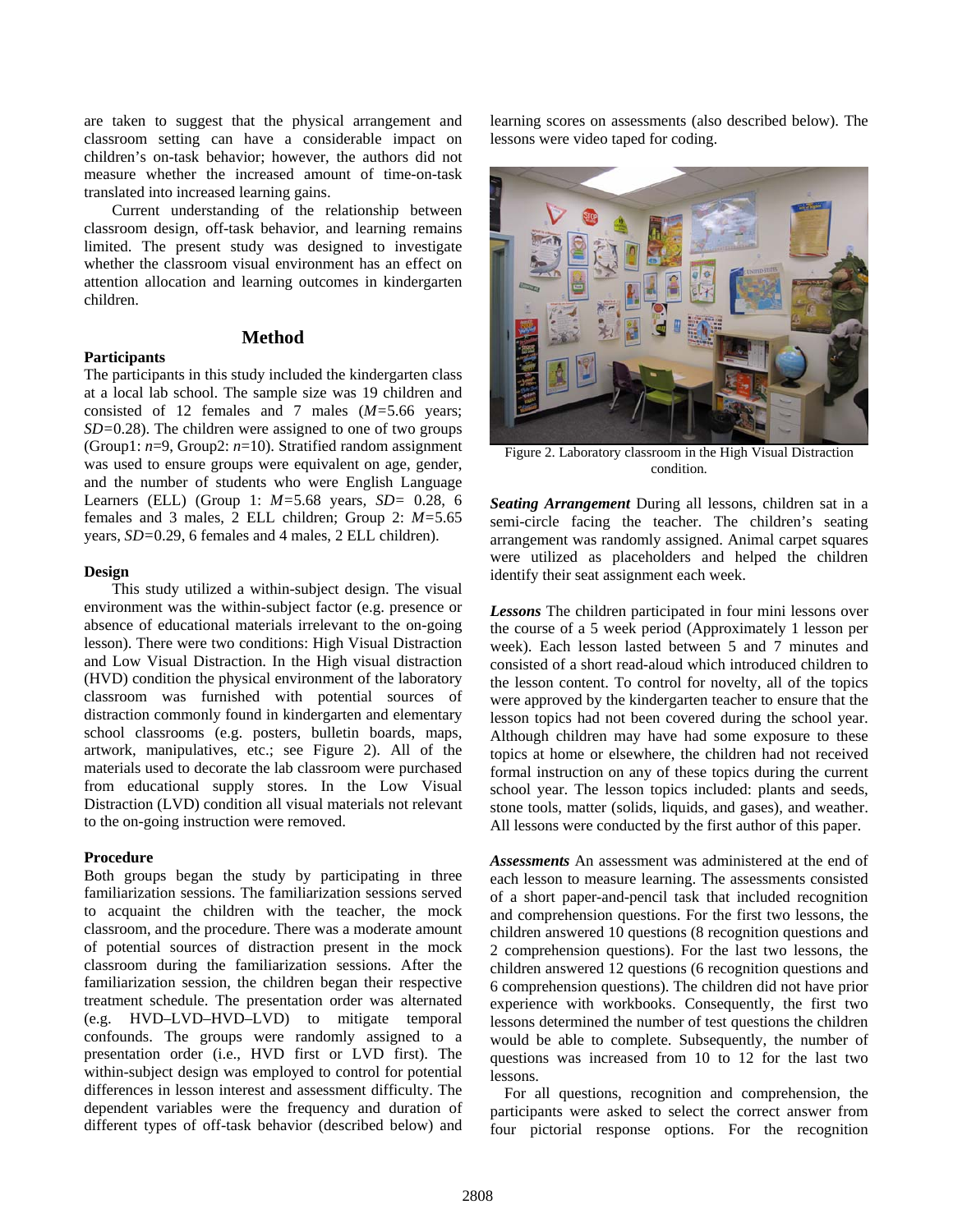questions, the children were asked to circle the picture they saw in the book that the teacher had read during the lesson. The comprehension questions were intended to be more difficult than the recognition questions as the correct response option was represented by a novel picture that the children had not encountered during the lesson or the children had to select the correct response from four familiar pictures (see Figure 3 for an example).



Figure 3. Sample materials from the lesson "Matter": Panels A-B present sample content and panel C presents a sample assessment question. All text was presented verbally by the experimenter.

*Operational Definitions* For the purposes of this research, focused attention was conceptualized as a "state in which attention is directed more or less exclusively to one target or task" (Ruff & Rothbart, 1996, p.110). Focused attention was operationalzied as engagement with the teacher or the learning materials (i.e., the book), and engagement was determined by direction of children's gaze. Eye gaze is commonly used as a measure of visual attention (for reviews see Henderson & Ferreira, 2004; Just & Carpenter, 1976) and there is evidence that visual attention and saccadic eye movements rely on the same neural mechanisms (Corbetta, Akbudak, Conturo, Snyder, Ollinger, Drury, Linenweber, Petersen, Raichle, Van Essen, & Shulman, 1998). Furthermore, eye gaze is sometimes used as a measure of auditory attention (e.g., Spelke, 1976; Reisberg, 1978; Saffran, Newport, & Aslin, 1996; Thiessen, 2007). As we argue below, we also believe that direction of eye gaze is a reasonable measure of focused attention in contexts that involve attending to visually presented instructional materials.

It could be argued that one can successfully listen to the teacher while looking elsewhere. However, if visual materials are used during instruction (e.g., a demo, a movie, or a book) then attending to instruction auditorily but not visually would by definition constitute *divided* attention. In many cases, divided attention leads to decrements in performance not observed under the conditions of focused attention (e.g., Craik, Govoni, Naveh-Benjamin, & Anderson, 1996; Healey & Miyake, 2009; Navon & Miller, 1987). Therefore, in the context of instruction that involves visual materials, direction of eye gaze seems to be a reasonable (albeit imperfect) measure of focused attention and on-task behavior.

*Coding* All coders were trained by the first author of this paper. The training consisted of extensive practice coding vignettes, video tapes, and live observations. An event sampling strategy was utilized during observations in the experiment proper: Coders were first taught to classify the child's behavior as on- or off-task based on direction of eye gaze (e.g. is the child looking at the teacher and/or the relevant instructional materials?). If the child was classified as being off-task, the source of distraction was identified using a coding scheme developed in pilot research. The possible sources of distraction were categorized as (1) Selfdistraction, (2) Peer distraction, (3) Environmental distraction, or (4) Other. Self-distraction was defined as engagement with something on the child's own body such as an article of clothing (e.g. shoe, zipper, button, etc.) or an appendage. Peer distraction was defined as engagement with another child, including touching, talking, or looking at a peer. Environmental distractions included any incident in which the child was looking at anything in the physical environment such as charts, maps, carpet squares, etc. Category "Other" was included for observations that did not clearly align with the three aforementioned categories.

In cases where the child was engaged in several simultaneous off-task behaviors, the indicated category was determined by the direction of eye gaze. For example, if the child was talking to a peer while playing with their button the child was classified as "*off-task – peer distraction*" since the child was looking at their peer.

For each instance of off-task behavior, the coders marked the timing of its onset and cessation. This procedure allowed for determining not only the frequency with which a particular type of off-task behavior occurred, but also the amount of instructional time lost due to each type of off-task behavior. Cohen's (1960) Kappa was calculated for a subset of the lessons between the first author and a hypothesisblind coder to estimate inter-rater reliability. Kappa was an acceptable 0.74, a level of reliability in line with past classroom research coding off-task behavior, and approaching the 0.75 threshold to which Fleiss (1981) refers to as "excellent".

#### **Results**

All results and analyses presented below are based on the coding of the hypothesis-blind coder.

#### **Duration of Time off-Task by Distraction Subtype**

Pairwise t-tests were conducted to determine if the duration of time allocated to each distraction subtype differed as a function of condition. Children spent significantly more time attending to the environment in the HVD condition than in the LVD condition. On average children in the LVD condition spent only 5% of the instructional time engaged in environmental distractions, which was significantly lower than in the HVD condition  $(21\%)$ ,  $t(17) = 4.84$ ,  $p < 0.0001$ . In contrast, children in the LVD condition spent significantly more time attending to all other sources of distraction, all *t*s(17) *>* 2.14 *, p*s < 0.05 (see Figure 4).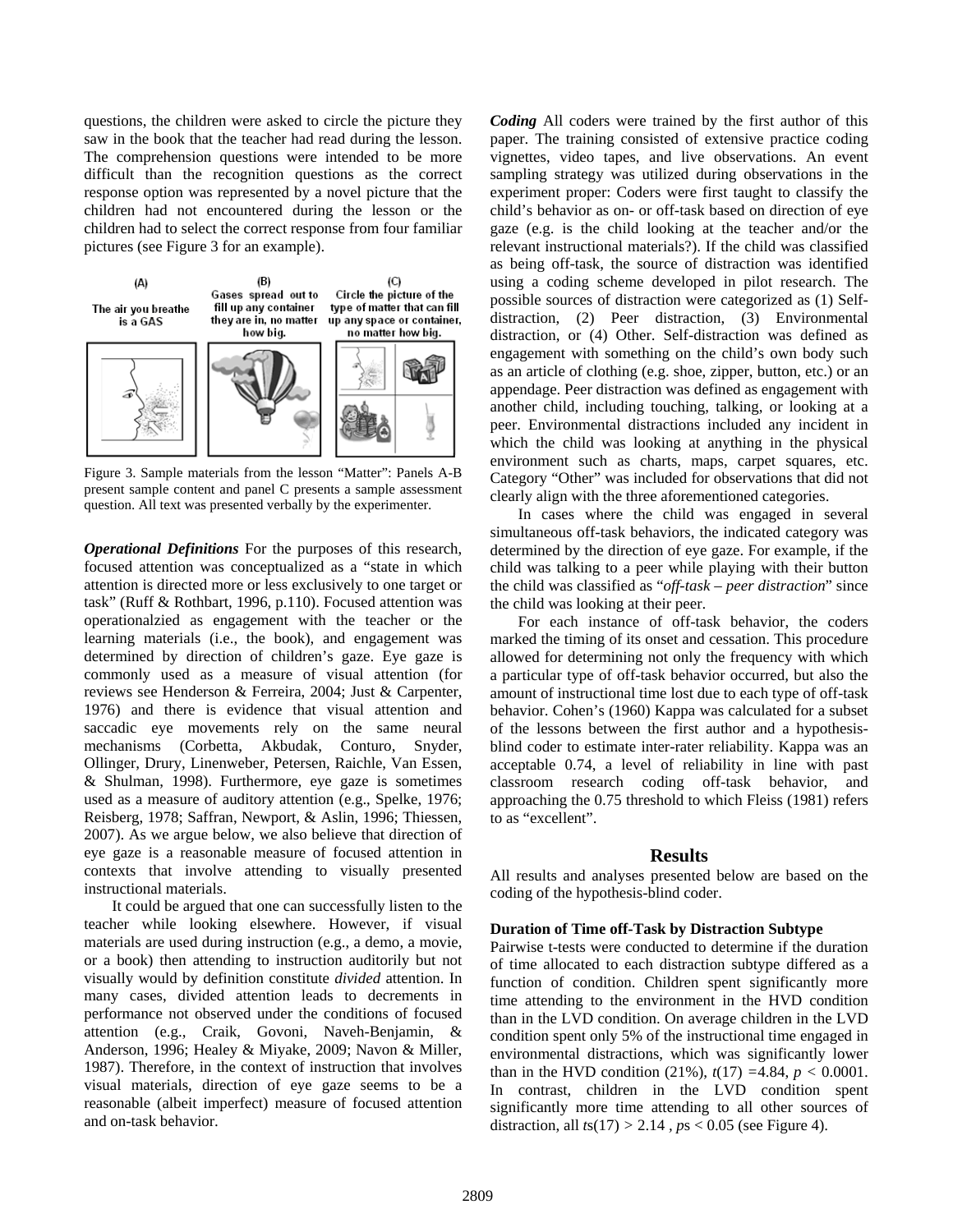

Figure 4. Type of off-task activities by experimental condition. Error bars represent the standard error of the mean.

It may appear from the pattern of results in Figure 4 that while classroom visual environment may affect attention allocation in instructional settings, there is merely a tradeoff between the types of off-task behavior that different environments promote: classrooms filled with materials irrelevant to the content of the lesson may be more likely to promote attention to these materials, whereas more streamlined classrooms may be more likely to promote offtask peer interaction. However, the type of off-task behavior children are engaged in may have different consequences for the amount of instructional time lost due to off-task behavior.

#### **Total Time off-Task**

The total proportion of time spent off-task was measured, and the group means were compared in each condition. The overall proportion of instructional time spent off-task was significantly greater in the HVD condition (*M=*0.34, *SD*=0.09) compared to the LVD condition (*M=*0.28, *SD*=0.10), paired-sample *t*(17)=2.49, *p*=0.02 (See Figure 5).

#### **Learning Outcomes**

Pair-wise comparisons were also conducted to examine group differences on the learning measures. The analyses showed that there was a significant difference on children's total score as a function of condition. Children in the LVD condition obtained higher learning scores (*M=*0.79, *SD=*0.11*)* than children in the HVD condition (*M*=.70, *SD=*0.17), and this difference was statistically significant (*t*(17)*=*2.72, *p=* 0.01); see Figure 5 above.

Follow-up analyses were conducted to examine children's performance on the recognition and comprehension subscales. Children in the LVD condition had higher recognition scores (*M=*0.85, *SD=*0.14) than children in the HVD condition (*M=*0.77, *SD=*0.21); however, this difference did not reach statistical significance, paired-sample *t*(17)*=*1.60, *p=*0.13. Similar results were found for the comprehension sub score. Children in the LVD condition achieved higher comprehension scores than children in the HVD condition (*M=*0.64, *SD*=0.27 and *M=*0.52, *SD*=0.29 respectively); however, this difference also did not reach significance, paired-sample *t*(17)*=*1.37, *p=*0.19.



Figure 5. Total proportion of instructional time spent off-task and accuracy on the assessment questions by experimental condition. Error bars represent the standard error of the mean.

#### **Discussion**

Overall, the present study yielded several novel and important findings. First, the patterns of attention allocation in kindergarten children changed as a function of the classroom visual environment. In the HVD condition children spent more time attending to the environment, and in the LVD condition children spent more time attending to self, peer, and other distracters. Second, these changes in the patterns of attention allocation led to significant changes in the proportion of instructional time spent off-task. Specifically, children spent significantly more instructional time off-task in the HVD condition than in the LVD condition. Third, a relationship between the visual classroom environment and learning was also found. Overall accuracy on the learning assessments was higher in the LVD condition than in the HVD condition.

A number of previous studies have established a relationship between time-on-task and learning outcomes; however, this study is the first (to our knowledge) to experimentally induce lower or higher levels of off-task behavior and observe corresponding changes in learning outcomes. At the same time, many important questions remain to be answered. Further research is needed to examine whether time-off-task mediates learning outcomes, whether children habituate to static visual environments, and whether the classroom visual environment in naturalistic settings pose a challenge to children's attention allocation and learning (although this is far from a comprehensive list of unanswered questions). Nevertheless, the present study suggests that the classroom visual environment may in principle play a role in how children allocate their attention during instruction.

The results from this study provide a foundation to explore more fully the practical implications of this line of work as our results point toward the possibility that some of children's attention can be redirected to the teacher by mitigating environmental distractions. The development of